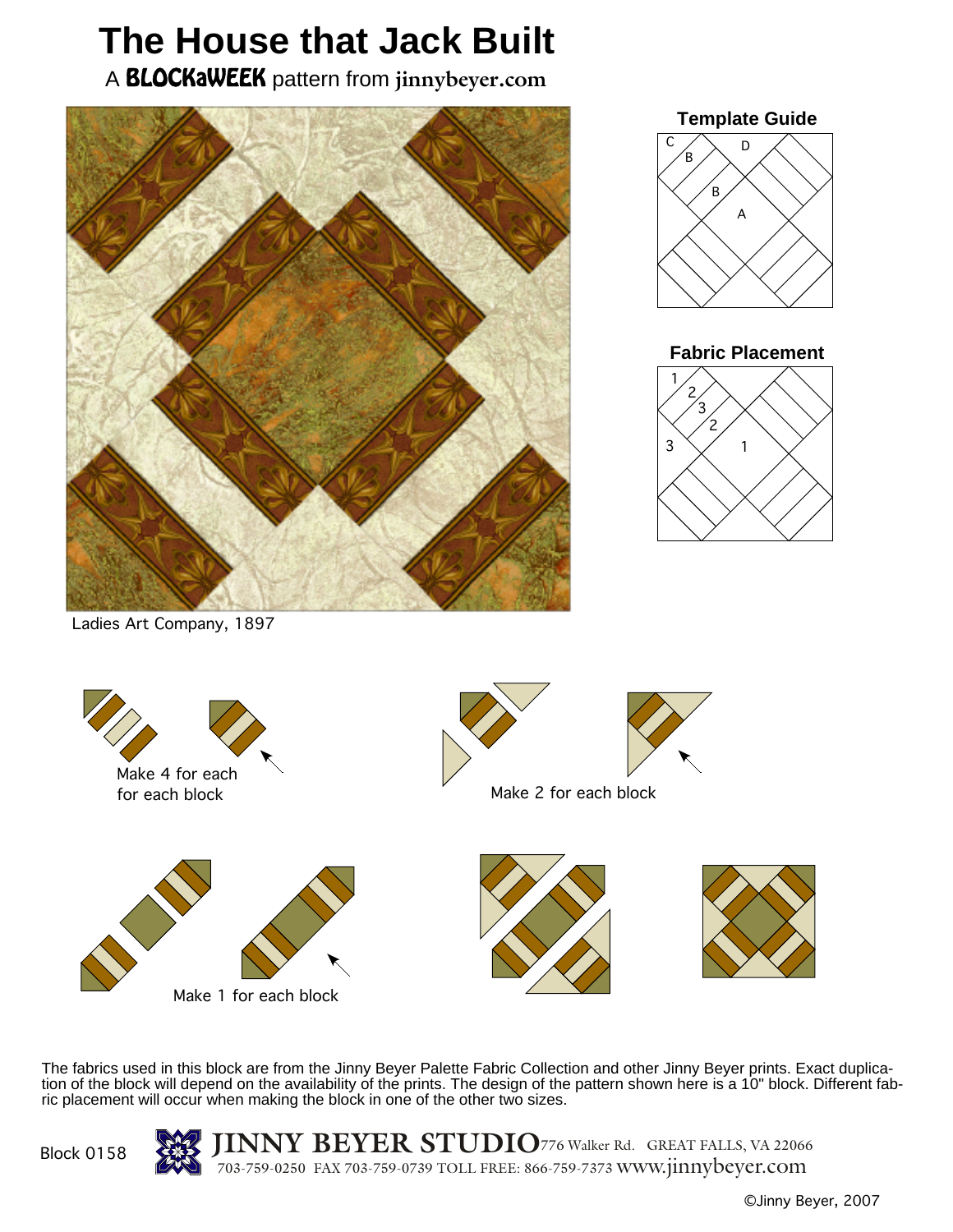## Templates -6 INCH BLOCK **The House That Jack Built** A BLOCKaWEEK pattern from **jinnybeyer.com**



**JINNY BEYER STUDIO 703-759-0250 FAX 703-759-0739 TOLL FREE: 866-759-7373 www.jinnybeyer.com 776 Walker Rd. GREAT FALLS, VA 22066**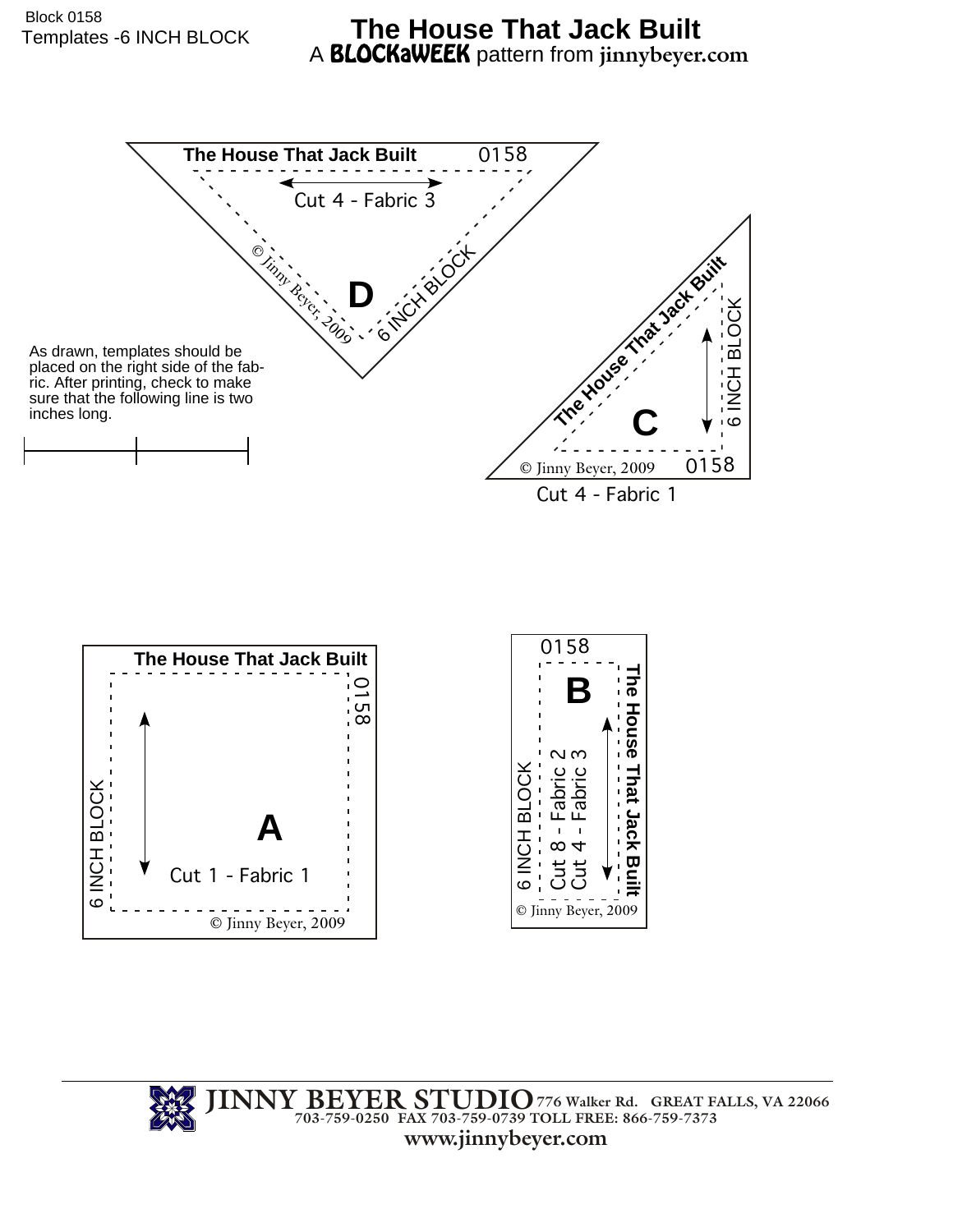Templates -10 INCH BLOCK Block 0158

## **The House That Jack Built** A BLOCKaWEEK pattern from **jinnybeyer.com**



**JINNY BEYER STUDIO 703-759-0250 FAX 703-759-0739 TOLL FREE: 866-759-7373 www.jinnybeyer.com 776 Walker Rd. GREAT FALLS, VA 22066**